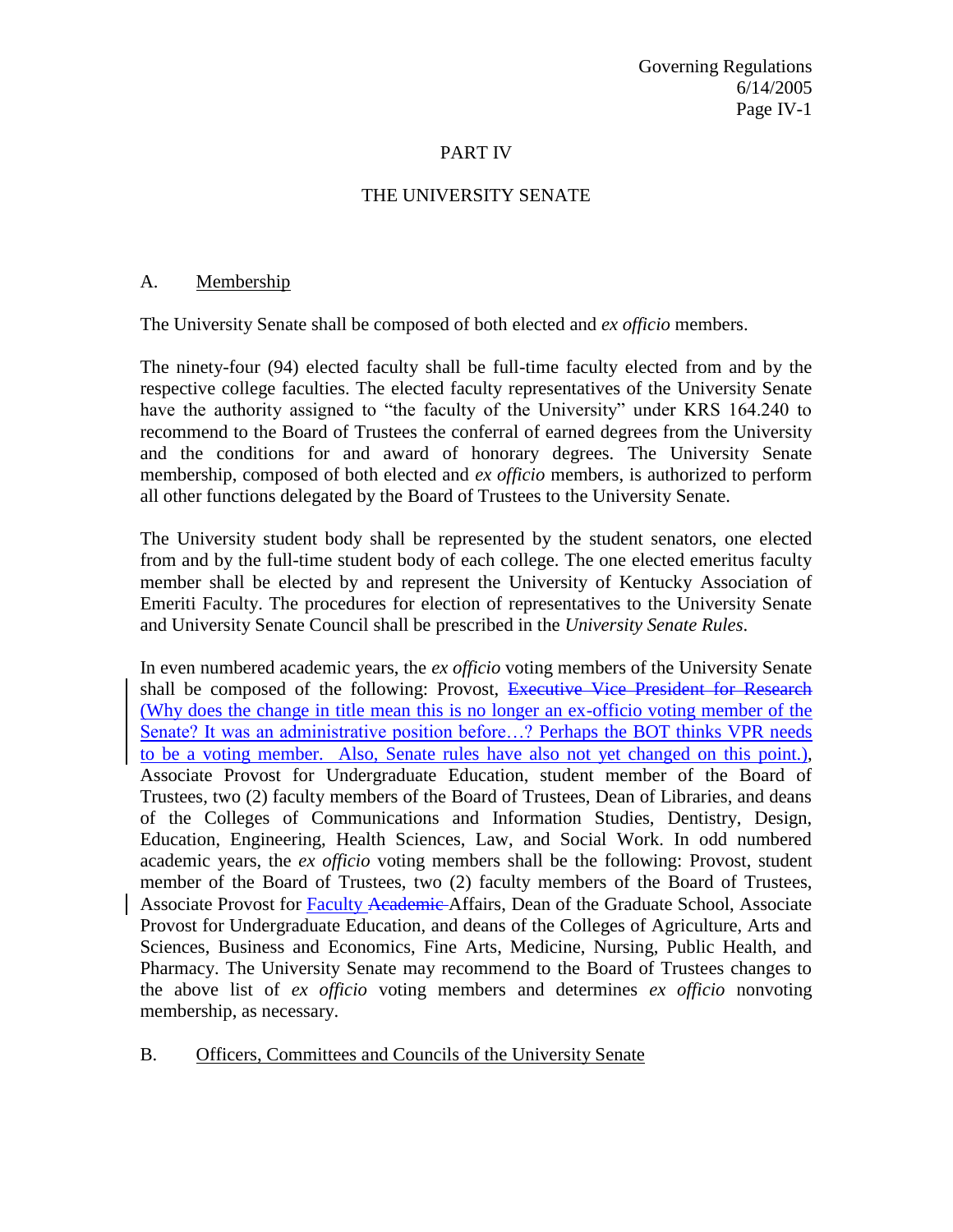The University Senate is authorized to develop *University Senate Rules* for the conduct of its functions, copies of these rules being furnished to the President and the Board of Trustees. It may perform its functions directly, through the Senate Council\*

through standing or special committees which it may appoint or authorize for appointment, or through delegation of authority and responsibility to the faculties of the Graduate School, or the faculties of the colleges, schools, departments, centers and institutes. The University Senate Council shall appoint standing or special committees of the University Senate, responsible to the University Senate, unless the University Senate has authorized other methods of appointment.

(\* Members and officers of the University Senate Council shall remain voting members of the University Senate until the end of their terms on the University Senate Council. They shall not be counted as a part of the quota of the educational unit that they have represented nor of the maximum faculty membership of the University Senate after the expiration of their elected University Senate memberships.)

The President is the Chair of the University Senate and shall be the presiding officer except as the President may delegate this function to the University Senate Council Chair. As its Chair, the President may be called upon by the University Senate to address or represent the University Senate or to transmit its recommendations. The President, as Chair of the University Senate, may establish and appoint academic committees to advise the President in this capacity.

The University Senate may establish University Senate committees that are responsible, in an advisory capacity, to the President or other administrative officer(s) or administrative unit(s). These committees are also responsible for reporting upon issues that bear upon the functions of the University Senate and for making recommendations for action. These University Senate advisory committees shall be appointed by the President, as the University Senate Chair, from nominations made by the University Senate Council.

A member of the University Faculty (not necessarily a member of the University Senate), appointed by the University Senate Council, shall serve as parliamentarian. The two (2) sergeants-at-arms, appointed by the University Senate Council, shall be members of the University Faculty and/or a staff employee. The University Senate shall hold regular monthly meetings during the academic year when classes are in session and, after adequate notice by its Secretary, special meetings on the call of the President or the University Senate Council or on the written request of ten (10) members.

Any University employee or student may attend a meeting of the University Senate as a visitor and request the privilege of the floor.

C. University Senate Functions